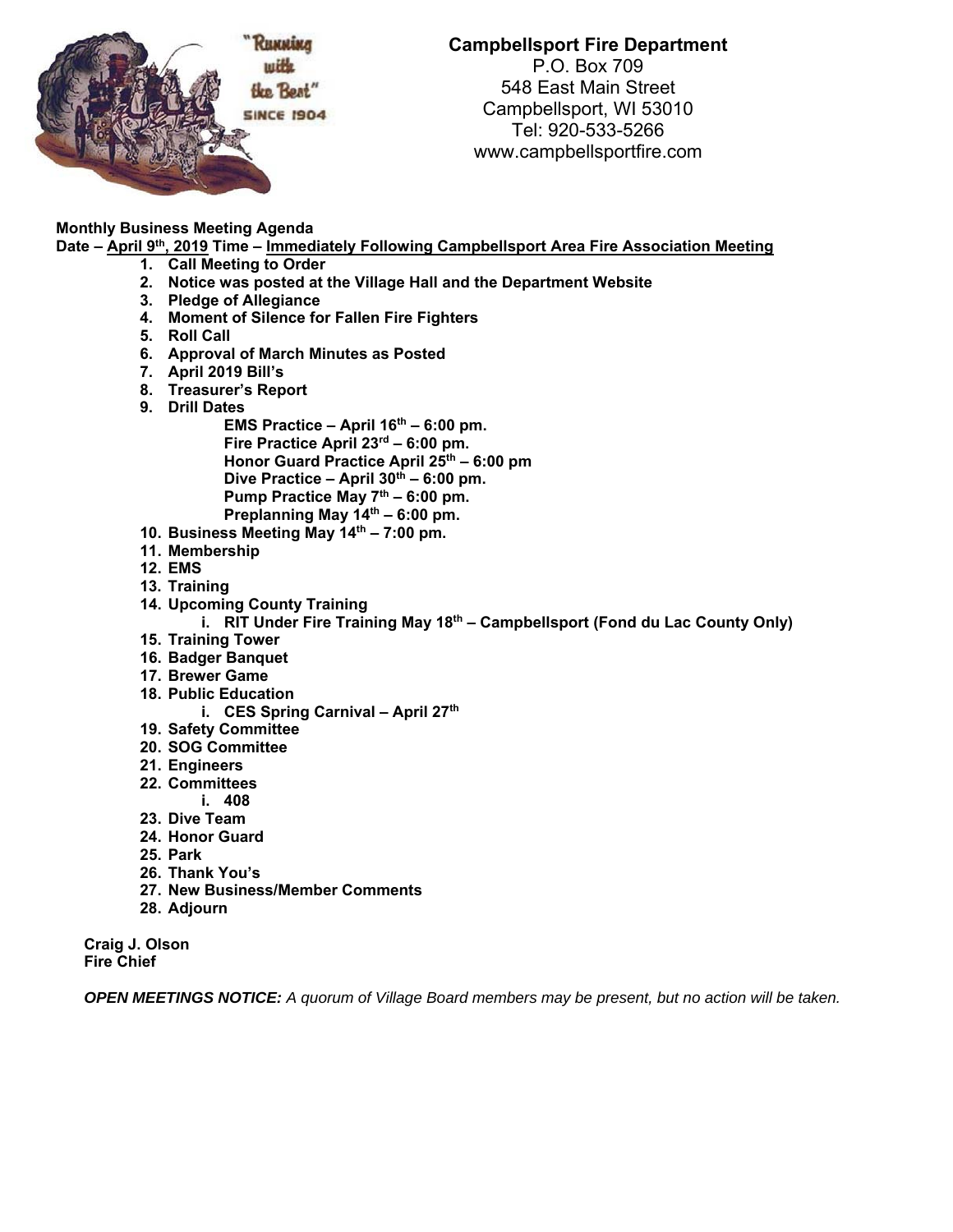## **Campbellsport Fire Dept Business Meeting Minutes April 9, 2019**

- **1.** Meeting called to order by **Fire Captain Jeff Twohig** at 7:15 PM.
- **2.** Notice was posted at the Village Hall and on the department website.
- **3.** Pledge of Allegiance was recited
- **4.** A moment of silence was held for fallen firefighters
- **5.** Roll call **33** present; **41** absent (per bylaws a quorum was present)
- **6. Randy Zielieke**, second by **Jim Simon**, made a motion to approve the minutes of the March 2019 meeting as posted. Motion carried (voice vote)
- **7. Jeff Twohig** read the bills. **Brian Jungers** made a motion**,** to pay the bills, second by **Don Stoffel.** Motion carried (voice vote).
- **8.** Treasurers Report

Fire Dept & Amb Fund \$ 278,430.60 All equipment funds are at \$0

**9.** Drill Dates

| <b>EMS</b> Practice | $4/16$ 6PM |
|---------------------|------------|
| Fire Practice       | $4/23$ 6PM |
| Water Movement      | $5/7$ 6PM  |
| Preplanning         | $5/14$ 6PM |

- **10.** Business Meeting 5/14 after Association meeting (7PM)
- **11.** Membership -nothing
- **12.** EMS practice will focus on operations and discussing changes to the bags
- **13.** Good fire practice scheduled this month, email will follow
- **14.** We are hosting the RIT under fire class at our burn tower. Tower will need to be fixed before this however
- **15.** Work day this Saturday to fix the tower
- **16.** Badger banquet sign up sheet up front
- **17.** Honor Guard game is Monday August  $26<sup>th</sup>$  if interested in going
- **18.** CES Carnival is April  $27<sup>th</sup>$  we will be looking for help for that
- **19.** Safety Committee held a meeting last week and has started going over SOGs. Reminder that while running lights and sirens, you still need to observer the directions from construction zone flag men
- **20.** Starting an SOG committee headed up by **Tori Twohig** to make minor changes and improvements**.** There is a sign-up sheet up front if interested in being on the committee.
- **21.** No Engineer update
- **22.** No 408 update
- **23.** Dive boat is back at the sewer plant with a tarp over it do protect it from bird droppings
- **24.** Honor Guard will be presenting the colors next week at the County Board meeting
- **25.** Stumps are being removed up at the Park and a few trees still need to come down. It is a mess of limbs, leaves, and saw dust
- **26.** Thank yous are up front
- **27. Chief Olson** gave reports on the state fire convention.

**Chief Olson** suggested putting more cones and signs on 409 and having it be the dedicated cone and sign vehicle.